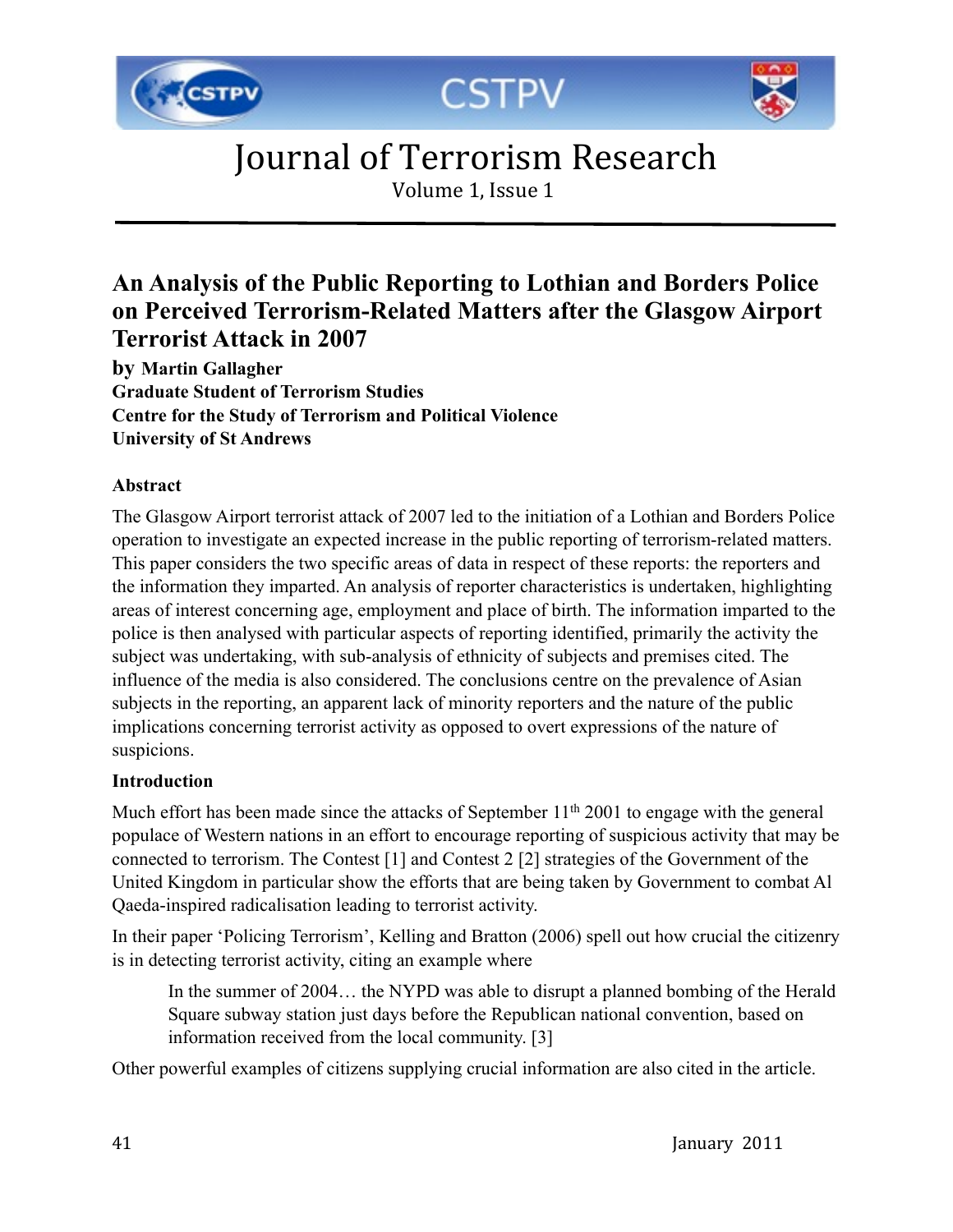





Volume 1, Issue 1

Although members of the public appear key to identifying terrorist activity and consequently great efforts are being made to encourage their participation, there does not appear to have been any extensive academic work in relation to identifying the current picture of reporting. In respect of this, the first apparent question is who amongst the public is contacting the police with concerns arising from activity they suspect may be linked to terrorist activity? Secondly, what activity are they reporting and who is undertaking this activity? Finally, the question of what motivations or driving factors, if any other than conventional suspicion, are causing the public to contact the police to report suspected terrorist-linked activity?

In light of the UK Government's recently restated strategic aims concerning minority community contact with the police, this is an area of particular relevance. It is an issue that has been considered in the past, albeit in relation to conventional crime. Davis and Henderson (2003) considered the issue of a perception of low level of reporting to police by immigrants, thought to be engendered through bad experiences in origination countries coupled with misunderstandings experienced in any dealings with the police of their new country, further exacerbated by language and cultural difficulties. They found social cohesion was a key factor in promoting contact with the police but that

many immigrants tend to settle in ethnically heterogeneous, high-crime, urban neighbourhoods – exactly the kinds of communities likely to promote apathy, a low sense of collective efficacy and a lack of social cohesion[4],

fostering a reluctance to report crime.

The issue of the perceived reluctance of sections of the Muslim community to contact police have been considered recently. Spalek, El Awa and McDonald (2009) found when conducting research on the topic that their evidence suggested

that one of the main reasons for some Muslims not to have taken a proactive role in supporting counter-terrorism was the British role in the highly contested 'War on Terror'– a synonym for a war on Islam in many minds .[5]

They concluded that greater engagement with Muslim communities was required to ensure that terrorism was perceived as a crime and not an activity clouded in the theological propaganda circulated by Al Qaeda and the like.

#### *Background to Circumstances of Data Collection*

Lothian and Borders Police is Scotland's second largest police force, covering an area of 6467 square kilometres.[6] In 2007, the population of the force area was estimated to be 904,970. It was also estimated that 18% of the total of Scotland's ethnic minority population live in the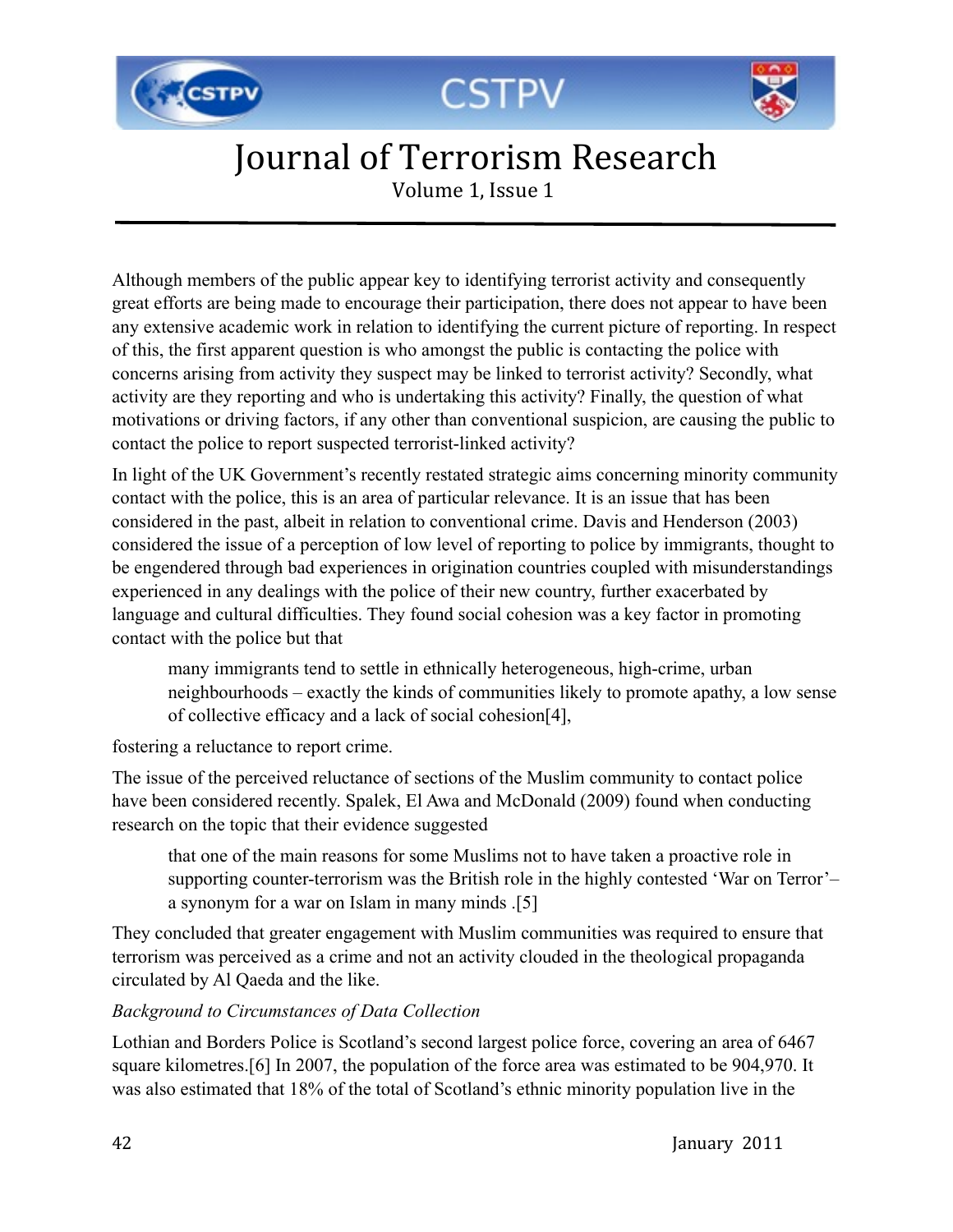





Volume 1, Issue 1

Lothian and Borders Police area[7]. The main centre of population is Scotland's capital, the city of Edinburgh.

On Saturday 30th June 2007, a burning Cherokee Jeep loaded with material intended to act as an explosive device was intentionally driven into the main terminal building at Glasgow Airport. Immediately thereafter, Lothian and Borders Police, the neighbouring Police Force to Strathclyde Police, where the incident occurred, formed a team of detectives to provide mutual aid. The mutual aid was not ultimately required; however, an executive decision was taken to retain the team that had been formed. It had been surmised by senior officers of Lothian and Borders Police that an increase in reporting on terrorism related matters from the public was likely following the attack and the connected attempted attacks that had taken place in London.

Consequently, the team of detectives formed an operational unit, named 'Operation Mainsail'. During the period the operation was live Operation Mainsail were concerned with reports received by Lothian and Borders Police that members of the public, henceforth referred to as 'reporters', thought related to possible terrorist activity. If control room staff receiving a report believed that it concerned terrorist-related activity it was directed to Operation Mainsail. Finally, a member of office staff within the Operation Mainsail team scanned all public reporting received by the force on a daily basis and took ownership of any reports that they thought concerned possible terrorist-related activity. With this checking mechanism in place, it was thought that all reports from the public in relation to terrorism-related activity would be captured.

This paper concerns public reporting only, and as a consequence the data presented does not encapsulate that gathered or investigated as a result of any police intelligence activity that may have been ongoing during the dates in question.

The operation ran for two months and concluded on 31<sup>st</sup> August 2007.

#### **Analysis**

Statements had been noted from all persons who provided information falling within the conventional remit of Operation Mainsail. Statements noted by officers of Lothian and Borders Police generally contain the full particulars of the reporter in addition to a full account of what they wish to inform the Police about. It was determined that these statements then would provide the necessary research base from which it could be determined what information was being provided and by whom.

A total of 107 statements were found to have been taken during the course of 'Operation Mainsail'. Of these, 16 were found to have been compiled by police officers in relation to actions they had undertaken during investigations, and three were noted from civilian witnesses as follow-up work in relation to matters reported to the police. These were subtracted from the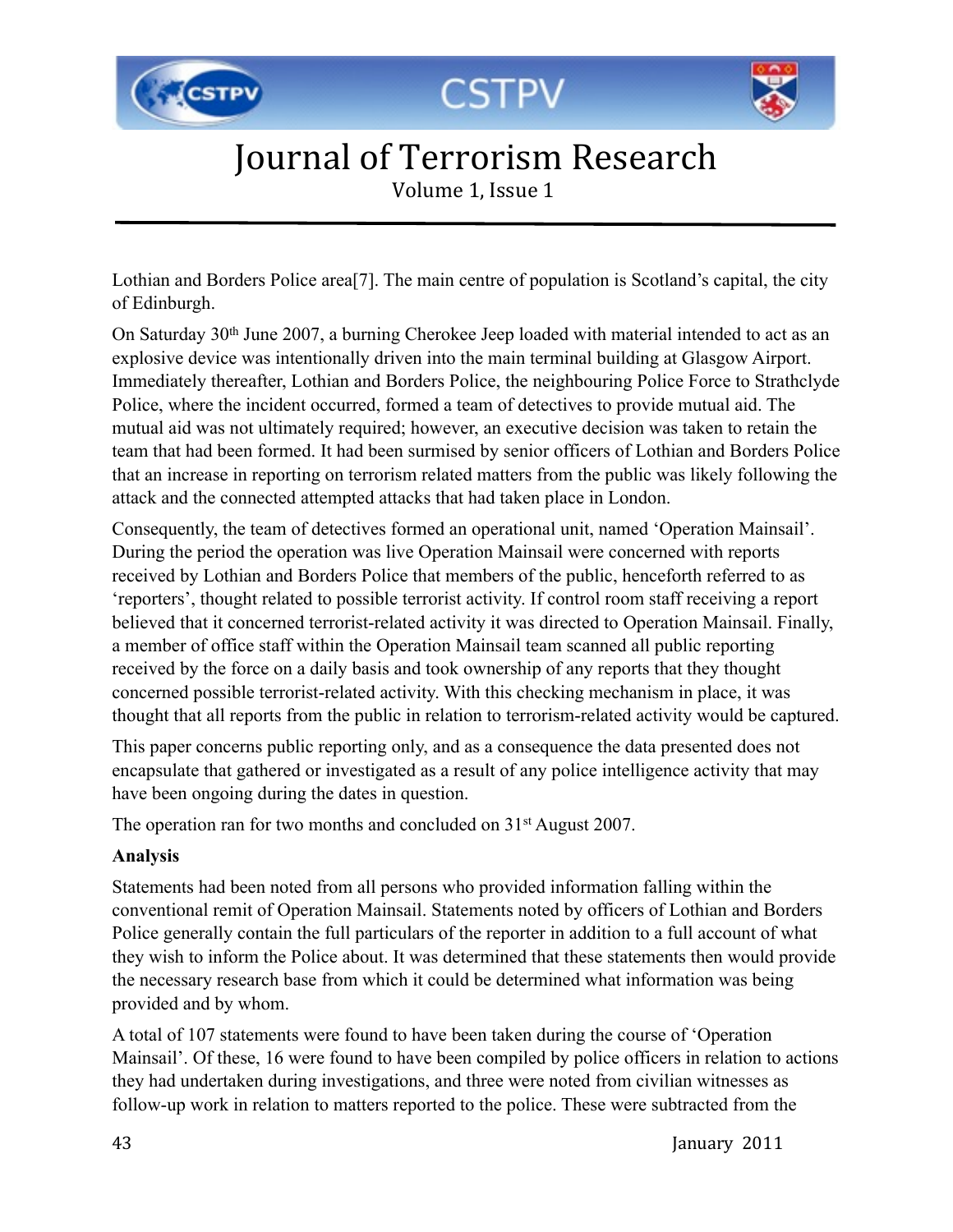





Volume 1, Issue 1

statements analysed, and the remaining 88 statements were analysed in detail in respect of reporter information.

Eighty-two statements were found to contain information in respect of the sex of the reporter. Of these, 51 were found to be male (62% of those disclosed), while 31 (38% of those disclosed) were female. There was no obvious explanation for the prevalence of male reporters.

The total mean age from the 80 statements where information on both age and sex was available was found to be 41.79 years, with the mean age amongst males at 40.84 years and the mean age amongst females at 44.13 years. The youngest male reporter was aged 19 years, the oldest 74 years. The youngest female reporter was aged 12 years, the oldest 73 years. Standard deviation for the overall sample where age was available was 13.58443.



The age distribution amongst reporters is outlined in Figure 1 below:

#### Figure 1: Reporter Age and Sex

As is illustrated and provided in the means information above, reporting from teenagers was extremely low. The 41 to 50 age bracket contained the greatest population, corresponding with the data concerning mean ages.

The employment characteristics of the 84 reporters, where this information was available, is outlined in graph form for comparison below in figure 2: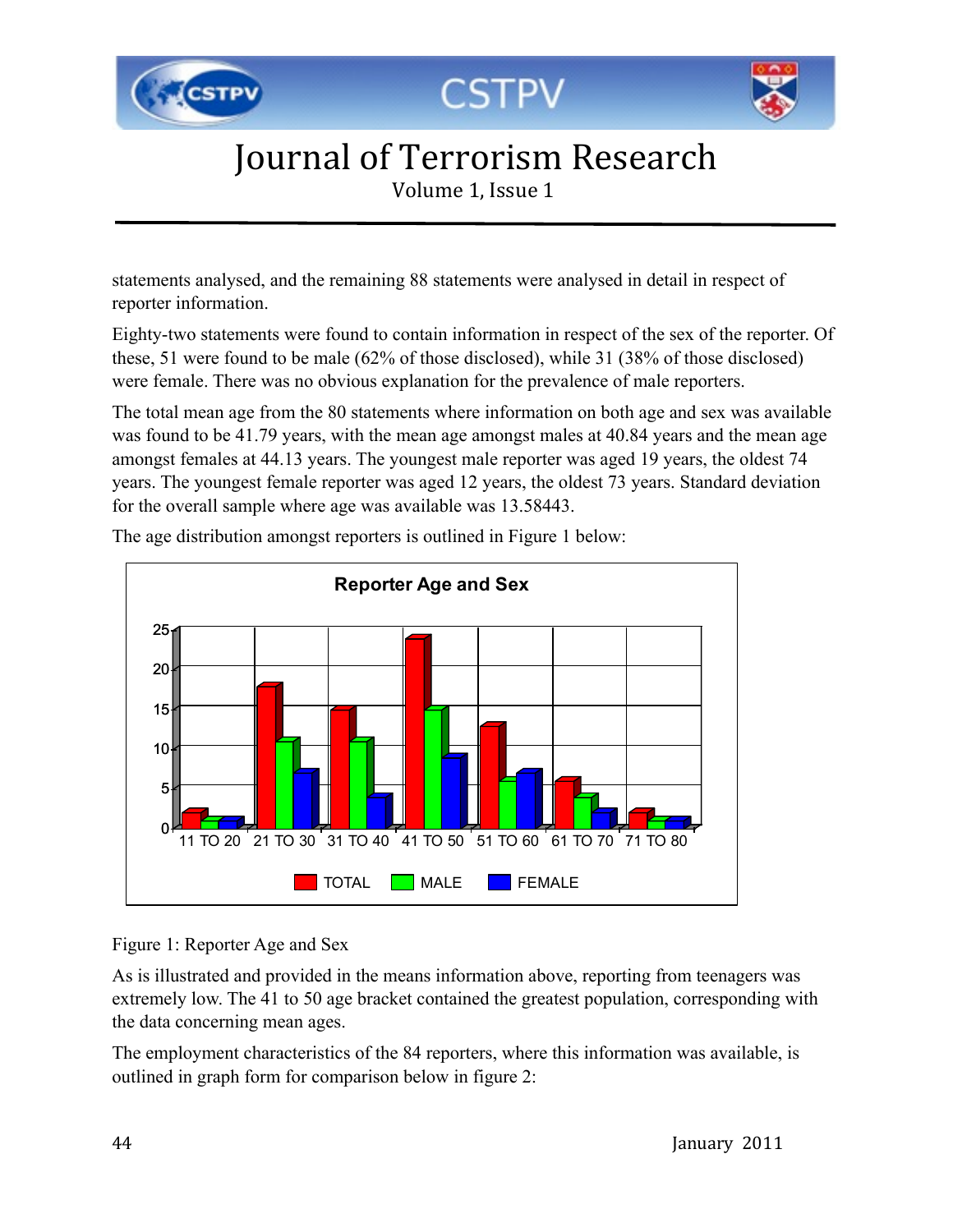

Volume 1, Issue 1



Key: SC – School; UE – Unemployed; US – Unskilled; SS – Shop Staff; SK – Skilled; PO – Police Officers; PR – Professional; RE – Retired; SEC – Secretarial; MAN – Management

Unskilled workers were found to have contributed the biggest single share of reporters (31%), while notably only a small number of reporters were found to be unemployed  $(7%)$ .

The police officers included above made their reports to Lothian and Borders Police in respect of matters they witnessed while off duty and the procedures adopted in respect of them were found to be identical to those adopted in respect of members of the public.

In respect of 75 reporters, information regarding place of birth was available. This is outlined in Figure 3 below:

| Place of Birth | Total |
|----------------|-------|
| Scotland       | 61    |
| England        | 6     |
| Wales          |       |
| Holland        |       |
| Belgium        |       |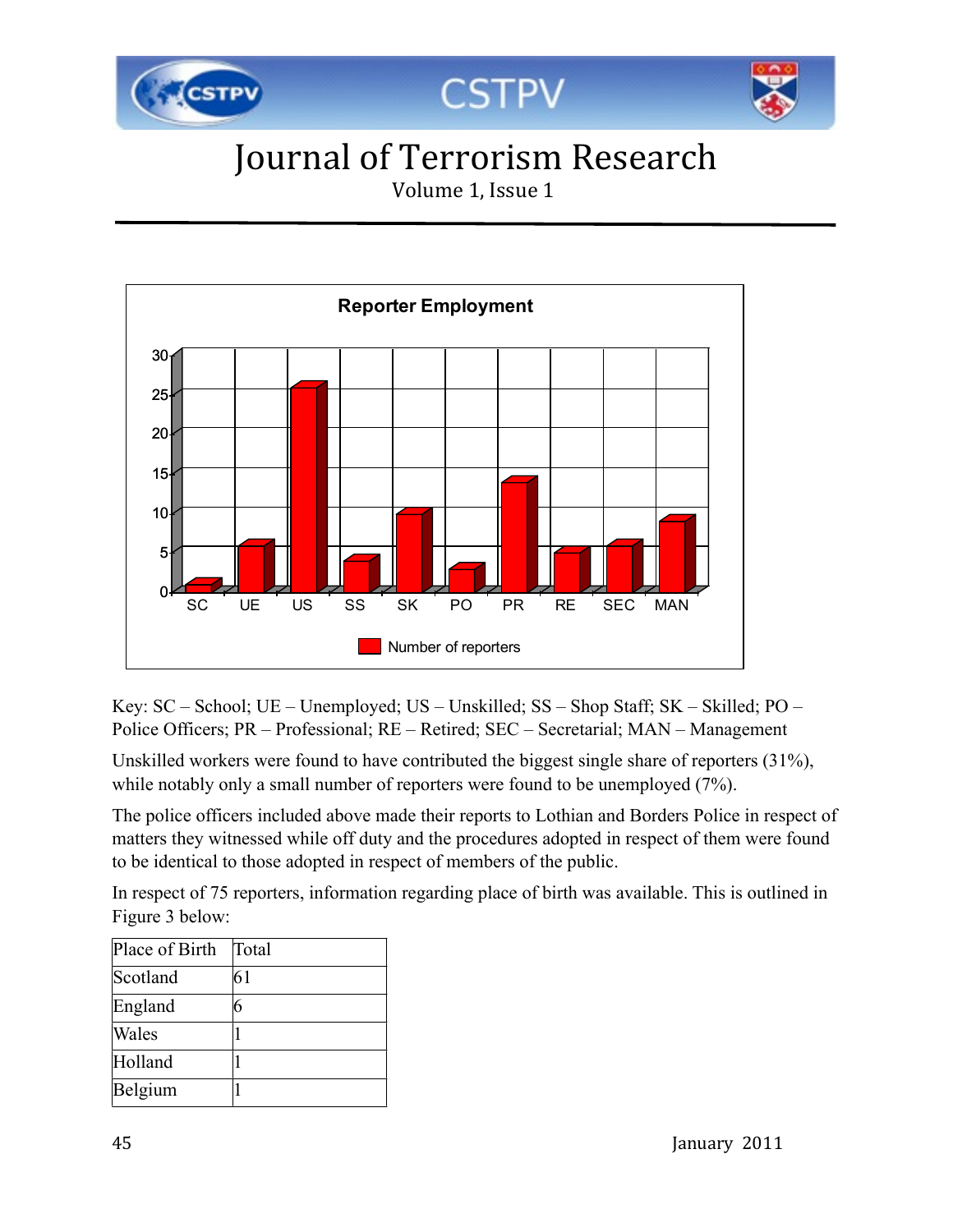

Volume 1, Issue 1

| Poland     |  |
|------------|--|
| Australia  |  |
| India      |  |
| <b>USA</b> |  |
| Ghana      |  |

Figure 3: Place of Birth (Reporter)

The overwhelming majority of reporters where the information was available (91%) were born in the United Kingdom (UK).

Of the witnesses born in the UK only one was noted to have a non UK-traditional forename and surname.

The non-availability of antecedent information in a number of instances appears to be due to police officer oversight and non-deliberate in nature.

No data existed in respect of the ethnicity or religion of reporters as it was not a criteria noted by police officers.

#### **Subject Information**

Of the 88 reports made, it was found that there were 13 instances where more than one statement had been noted in respect of the same report, that is, multiple reporters to one piece of subject information. These multiple instances ranged in number from two to five witness statements concerning the same information. Careful checks were made to ensure that each multiple report contained information that would be coded in the same manner, with this being found to be the case in respect of all 13 instances. This synthesis of multiple reports resulted in there being a total of 61 individual reports of subject information that were to be coded.

The reports were examined collectively in order that the latent themes could be identified and coded. The entire text from each subject report was summarised in order that a general picture of theme could be gathered and then appropriately broken down into categories. This resulted in the identification of eight latent themes. These were: Hostile Reconnaissance (HR); Glasgow Airport (GA); Improvised Explosive Device (IED); Neighbours Behaving Oddly (NBO); Landlord Suspicions (LS); Customer Behaving Oddly (CBO); Internet Activity (IA); and Suspicious Activity (SA). The use of these codes enabled each entry to be referred to by one code only.

A rationale for each theme's application to the individual subject reports was then determined and these were as follows: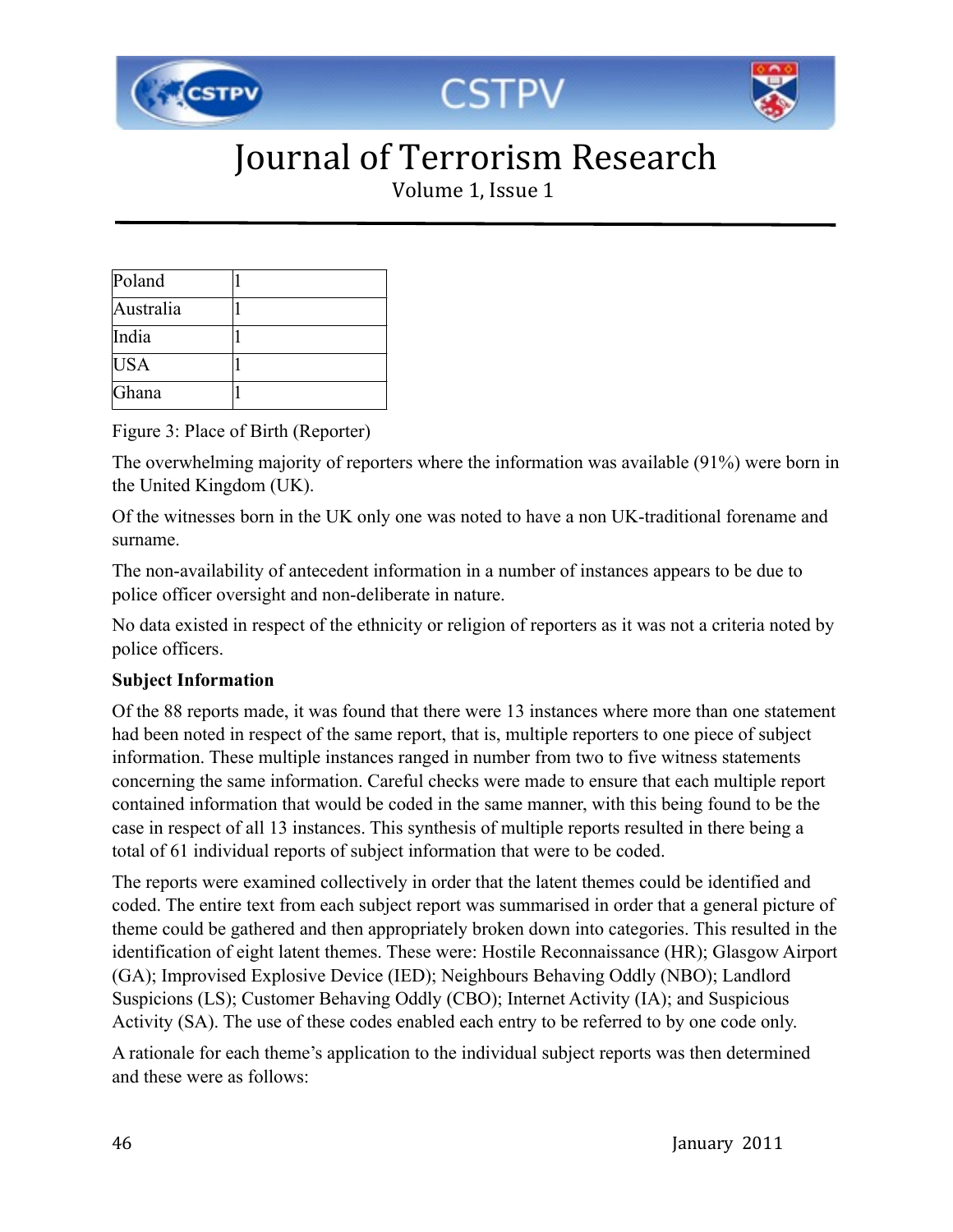





Volume 1, Issue 1

Hostile Reconnaissance (HR) was applied where the theme of the statement was such that it appeared to the reporter that the subject of the report was involved in gathering information as to the construction and or use of a particular building, arousing their suspicions.

Glasgow Airport (GA) was applied where the statement showed a direct reference to the attacks themselves. This was generally a reporter wishing to provide information in respect of the Jeep Cherokee utilised by the attackers but also included a report by a person present during the attack on Glasgow airport.

Improvised Explosive Device (IED) was applied where the theme of the statement was that the reporter had seen a person within the subject information in possession of materials that may be used for the construction of an IED, or knew/suspected that a person referred to within the subject information was making efforts to obtain such materials.

Neighbours Behaving Oddly (NBO) was applied where the theme of the statement showed a general level of suspicion in relation to the reporter's neighbours. This was represented by subject information that contained reference to a disproportionate number of callers to the house, constantly closed curtains, odd noises and such.

Landlord Suspicions (LS) was applied where the theme of the statement showed that a subject's landlord viewed their behaviour as odd in relation to how they conducted themselves within the tenancy and financial arrangements in respect of their rent.

Customer Behaving Oddly (CBO) was applied where the theme of the statement was that a reporter was engaged in their normal working practices and encountered a subject who through their behaviour in relation to the business in question aroused suspicion.

Internet Activity (IA) was applied where the subject report related to the suspicions of the reporter being raised by activity on the Internet. This included postings of an inflammatory nature.

Suspicious Activity (SA) was applied where the statement was unique in nature, in terms of this study, however related to generally suspicious activity on the part of the subject. Examples where this criterion was applied are: a male subject appearing nervous and clutching a rucksack on public transport; hill walkers encountering a group of males in a remote location involved in some form of collective training; the fraudulent purchase of mobile telephone SIM cards; and a person collecting for charity with an ulterior motive.

The breakdown of the population of each of these categories is outlined in Figure 4 below: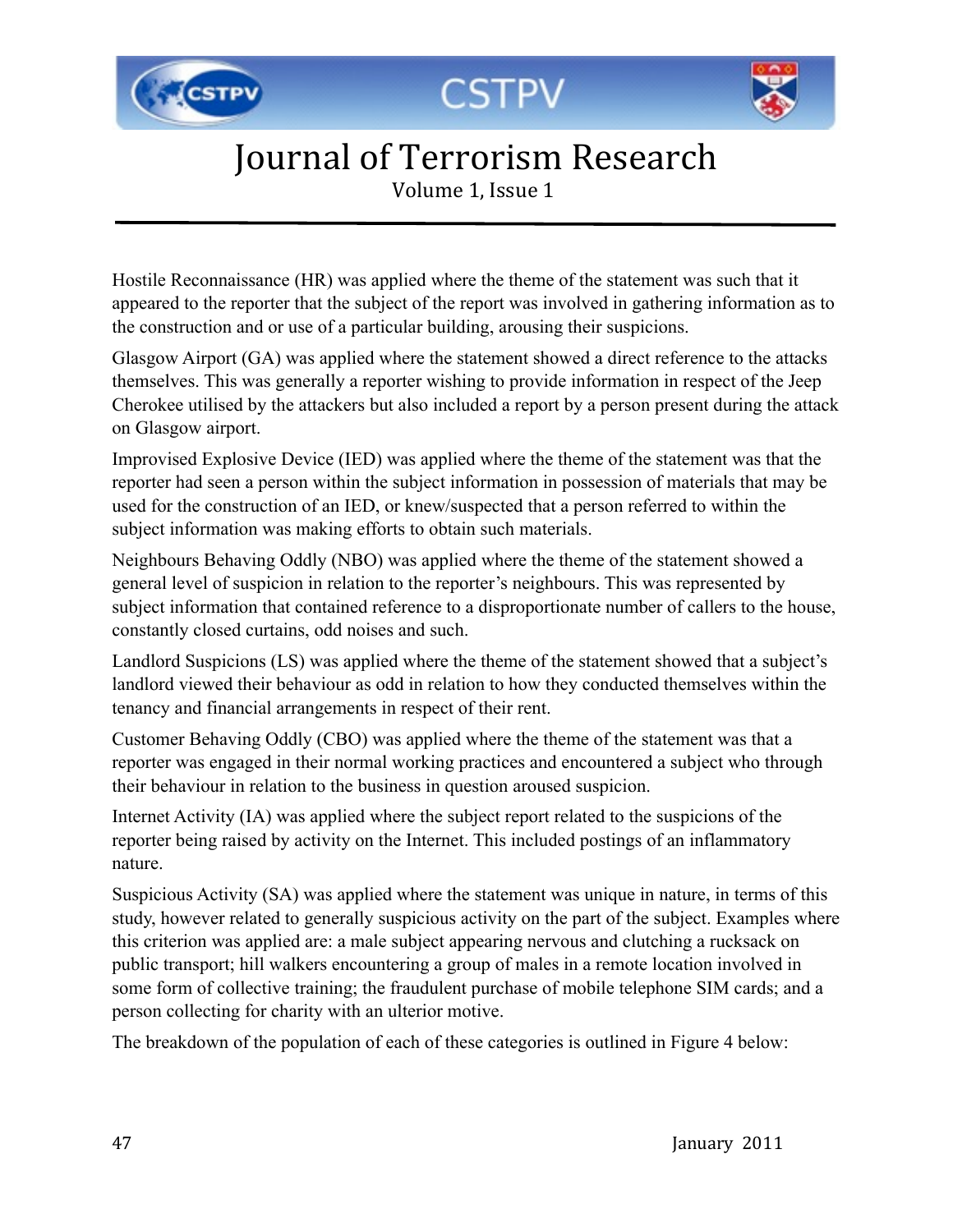

Volume 1, Issue 1



#### Figure 4: Subject Information

Key: HR – Hostile Reconnaissance; LS – Landlord's Suspicions; IA – Internet Activity; CBO – Customer Behaving Oddly; GA – Glasgow Airport; SA- Suspicious Activity; IED – Improvised Explosive Device; NBO – Neighbour Behaving Oddly

Although Suspicious Activity is the biggest contributor, this category's status as an amalgam of unique circumstances must be borne in mind. Hostile Reconnaissance is particularly noteworthy in its prevalence in 16 (26 %) of reports.

From the reading of all the subject reports a number of specific points of information were identified. The ethnicity of subjects was described in a number of statements, as were specific places and actions. In addition to this the driver for reporting was also disclosed in a number of statements.

|            | Asian |  | Arabic White Dark European |
|------------|-------|--|----------------------------|
| <b>HR</b>  |       |  |                            |
| GA         |       |  |                            |
| <b>IED</b> |       |  |                            |
| <b>NBO</b> |       |  |                            |

Firstly, Figure 5 details ethnicity of subjects, where given: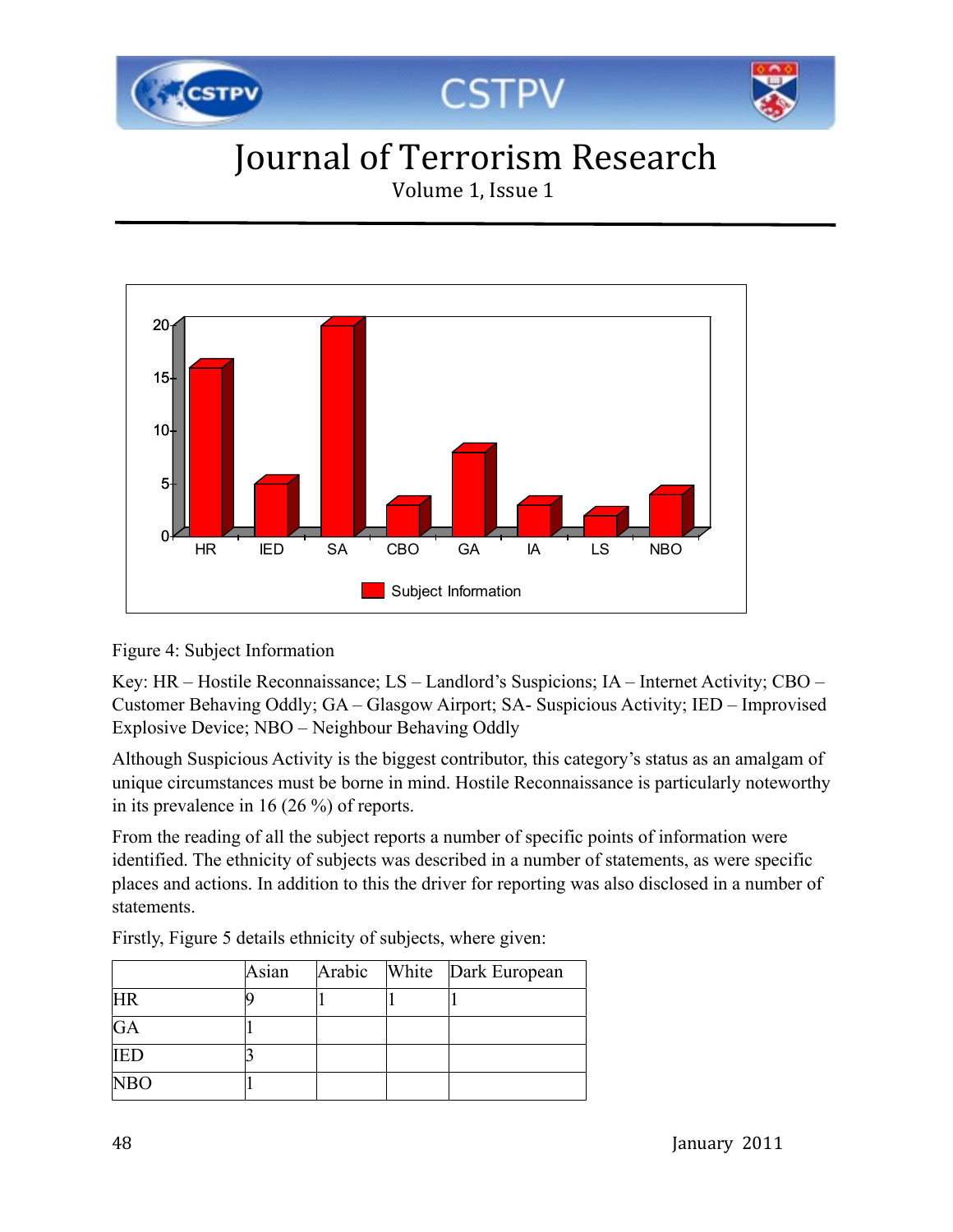

Volume 1, Issue 1

| <b>LS</b>  |  |  |
|------------|--|--|
| <b>CBO</b> |  |  |
| IA         |  |  |
| <b>SA</b>  |  |  |
| Total      |  |  |

Figure 5: Ethnicity of Subjects

With 28 (46%) of the total reports referring to Asian persons in the subject information, this is by far the largest ethnic group reported on. At 80% of the total where ethnicity has been described, this information is of particular note.

Figure 6 details where reference was made to specific premises, or type of premises:

|           | Edinburgh | Torness Power Forth Road |               | Entertainment |
|-----------|-----------|--------------------------|---------------|---------------|
|           | Airport   | Station                  | <b>Bridge</b> | Location      |
| <b>HR</b> |           |                          |               |               |
| LS        |           |                          |               |               |
| <b>SA</b> |           |                          |               |               |
| Total     |           |                          |               |               |

Figure 6: Premises Specified in Reporting

In the Hostile Reconnaissance category, eight reports were also found to refer specifically to the subject taking photographs or using a camera during their suspicious activity.

The driving factor reporters provided as their source of motivation for reporting was given as media coverage in 22 (36%) of the reports. This was broken down into two specific areas, firstly the media coverage of the Glasgow attack itself and the attempted attacks in London that immediately preceded it, and secondly media coverage of terrorism in general terms. Figure 7 outlines the categories that references to media coverage as a motivating factor were found within:

|           | Glasgow/London Attack | Media Coverage of Terrorism in |
|-----------|-----------------------|--------------------------------|
|           | Media Coverage        | General                        |
| <b>HR</b> |                       |                                |
| GA        |                       |                                |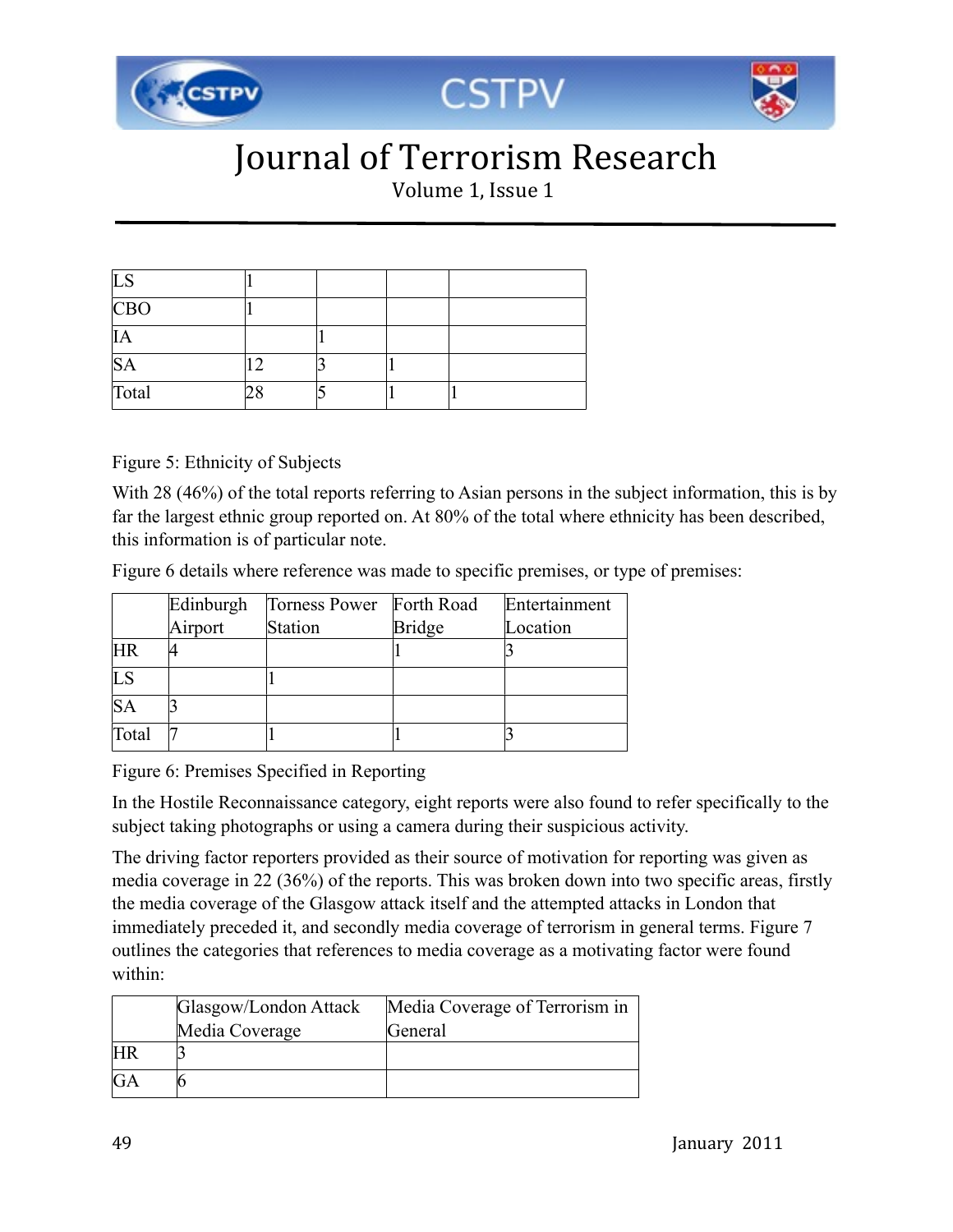

Volume 1, Issue 1

| $S_i$ | v    |  |
|-------|------|--|
| Total | 11 Y |  |

Figure 7: Reports Detailing Media Coverage as a Motivational Factor

No statements made reference to any Government campaign or information as being the motivating factor in the reporter contacting the police.

Amongst the 61 subject information reports there were also found to be five direct references to areas of interest. In one 'Landlord Suspicion' report there was a direct reference to terrorism, while within the category 'Suspicious Activity' there was one direct reference to terrorism, one direct reference to the Taliban and two direct references to Al Qaeda.

In the vast majority of reports (82%), there was found to be no direct reference to terrorism or groups associated with terrorism. The reports in the main simply outlined facts, what the reporter had seen, and the reporter thereafter made no direct link to any activity beyond their own experience. The consequent suspicion that the activity described may be related to terrorist activity on the part of the reporter, police control room staff or Operation Mainsail screening officer, was implied through the content of the report rather than explicitly stated.

#### **Conclusion**

The data gained from the analysis of the archive material in respect of Operation Mainsail does provide an interesting picture of the public reporting to Lothian and Borders Police following the Glasgow Airport terrorist attack of 2007.

Particular features of note have emerged through the study. The prevalence of Asian subjects in almost half of all reports appears particularly striking. When one considers that only 35 reports describe ethnicity with 80% of these reports describing Asian subjects this information becomes particularly noteworthy. This has to be qualified with the estimate that 18% of Scotland's ethnic minority population reside in the Lothian and Borders Police Force area and that the country's main tourist attractions lie there. Set against this, the figure does still seem high, given that 82% of the area's home population are not from a minority group and that Asians will only be a contributor to the 18%.

The Contest 2 strategy seeks to encourage greater engagement with the authorities by minority communities, specifically the Muslim community. Measurement of the success of this strategy will be difficult. Were reporters' particulars to be noted in detail by the police per se, including factors not featuring in this study, such as religion, then over time figures suitable for future comparison work would be obtainable. These figures, if obtained, could show not only raw information in respect of an increase or decrease in reporting from groups of interest but also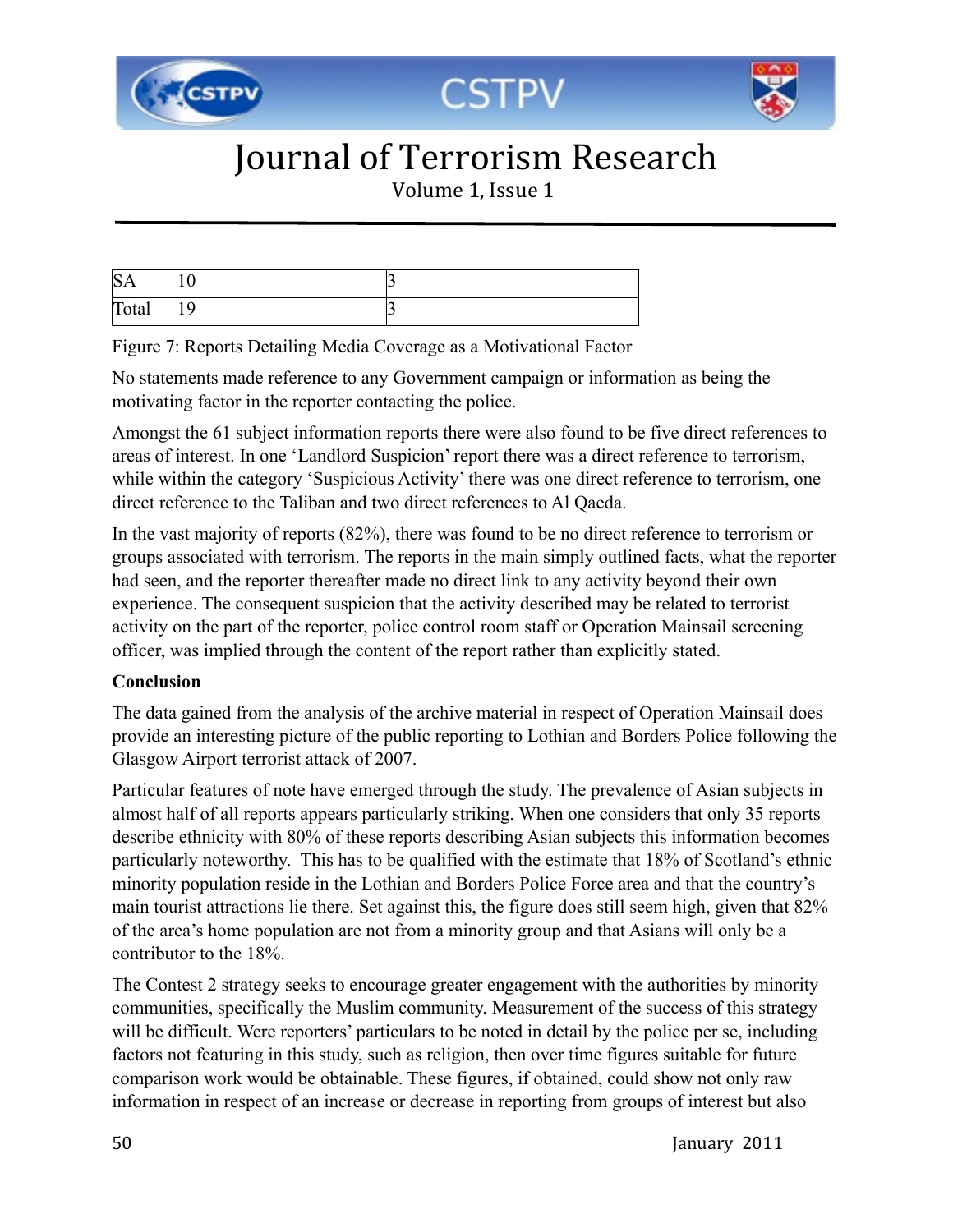





Volume 1, Issue 1

follow through the qualitative aspects of the reporting and subject area, examples being the accuracy of reporting when investigated and the activity the reporting concerned. Any efforts in this regard would need to be handled delicately in order to avoid contributing to the dangerous manner in which, in some ways, the Muslim community is seen as a 'suspect community' or 'problem group'[8].

With just over a quarter of all reports highlighting hostile reconnaissance activity the awareness of the public of an activity that until recently was unlikely to provoke interest is also worthy of note. Only three accounts cited media coverage of the Glasgow airport attacks as the motivating factor in Hostile Reconnaissance reports. However, awareness of this aspect of terrorist activity is new, and the low figure citing the media has to be qualified with knowledge that the police when noting statements in relation to suspected terrorist activity would not be explicitly gathering information as to motivating factors. Given this aspect of police practice, the number of statements overall that cite media influence as the motivating factor is surprising to the researcher, and implies how much of an influence on reporter behaviour this factor was overall. Government information in relation to counter terrorism may generally be gathered by the public through media reporting of the Government's policies, hence the lack of citation of Government information and instead the citing of the media as influential.

Although ethnicity and religious information was not available to the study the lack of any substantial number of non-UK-born reporters, particularly reporters of Asian sub-continent origin, is also of interest. Although an individual's name can only give a clue to their ethnicity, there was only one non-standard-Western name detected amongst all reporters, suggesting an overall lack of reporters with a non-Western European ancestry. In respect of the Muslim community, this facet perhaps does indicate a lack of contact with Lothian and Borders Police over the issue of counter terrorism during the course of the operation, although this is only a suggestion. With the information available, it is obvious that one is far from able to draw any conclusion as to whether this was the case: however, it is worthy that the issue is highlighted. Although writing concerning the United States, Davis and Henderson, when considering the difficulties in relation to immigrant reporting to Police, make a point equally relevant to the United Kingdom that "gaining the cooperation of immigrants in crime reporting and police activities is important because their numbers are large and growing." [9] This study did not have the scope to consider the overall status of Lothian and Borders ethnic minority communities, but the difficulties considered by Spalek et al. and Davis and Henderson may be equally relevant to the force area, given the general lack of information from immigrant communities reported to Lothian and Borders Police.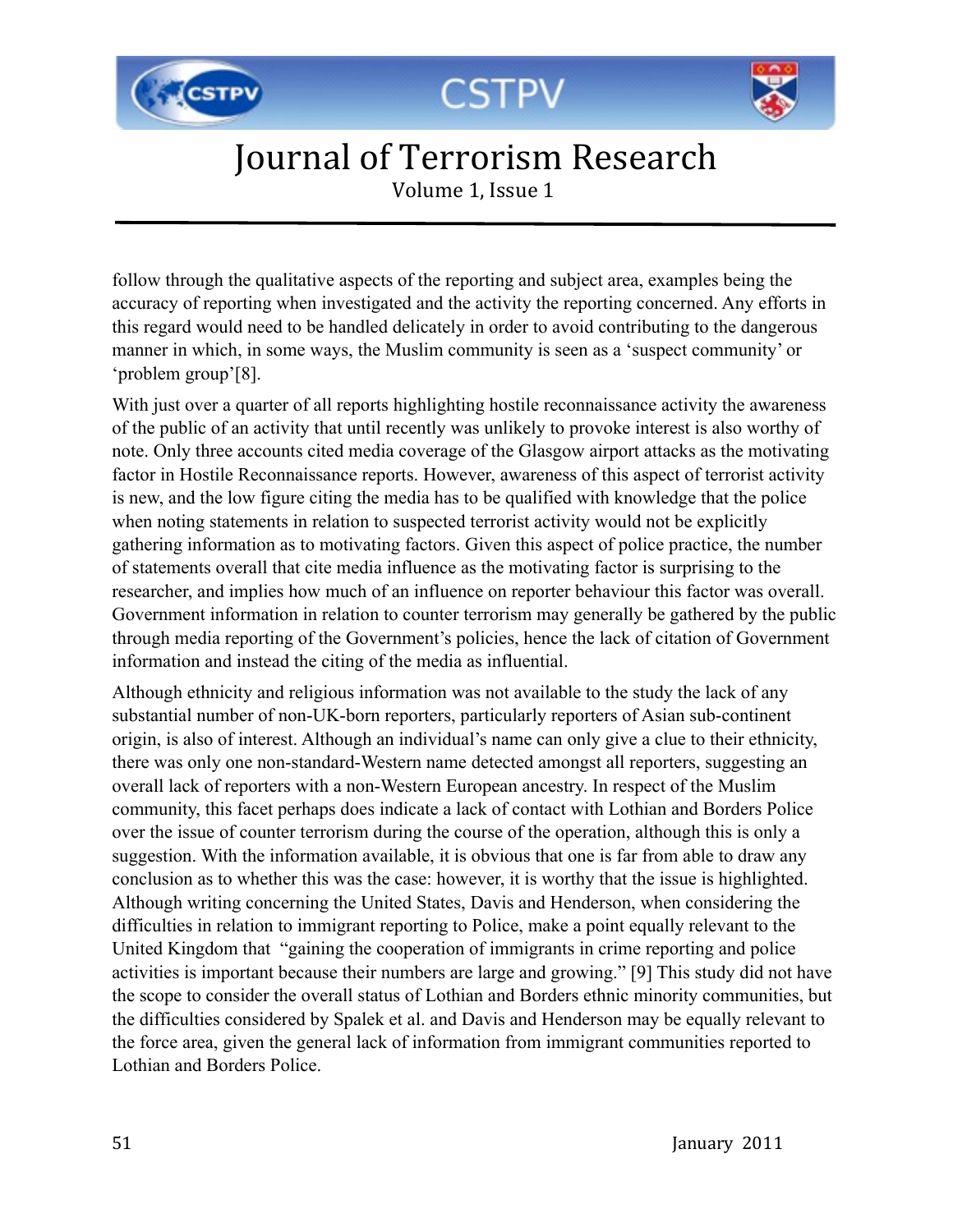





Volume 1, Issue 1

The low number of direct references to terrorism, Al Qaeda and the Taliban was notable. There were, after all, only five direct references to these subjects during a counter terrorist operation involving the gathering of information from the public. The general theme of the statements though was one of implication, that the reporter wished to impart information but, as their knowledge did not, generally, reach beyond suspicion, they in no way wished to make deductions as to what observed behaviour might mean, what its overall purpose could be.

Overall, the data gathered during the research presents an interesting picture of the reporters contacting Lothian and Borders Police during the period specified and further to this, a varied and noteworthy account of the information they supplied.

#### **Further Research**

Operation Mainsail was unique in its approach within Lothian and Borders and consequently the data available cannot be compared to similar data in respect of reporting either before or after the dates it covered. Other police data collection methods could be looked at for research of a similar nature, which could provide a continuing picture of reporter information and this is being considered as a future research project by the author.

In respect of Operational Mainsail, the data held could be researched further, in particular concerning outcomes. This is a project the author intends to return to in future.

*Martin Gallagher is a serving Detective Sergeant with Lothian and Borders Police. His background is primarily the investigation of serious crime and he was the outside enquiry manager on Operation Mainsail. He is currently in the final year of a Master of Literature in Terrorism Studies at the Centre for the Study of Terrorism and Political Violence, St. Andrews University.*

*This article was originally published on the 27/09/10 at [http://www.st-andrews.ac.uk/~cstpv/jtr/](http://www.st-andrews.ac.uk/~cstpv/jtr/v1i1/jtr1_1_gallagher_ananalysis.html) [v1i1/jtr1\\_1\\_gallagher\\_ananalysis.html](http://www.st-andrews.ac.uk/~cstpv/jtr/v1i1/jtr1_1_gallagher_ananalysis.html)*

#### **Bibliography**

Davis, R.C., & Henderson, N.J. (2003). Willingness to Report Crimes: The Role of Ethnic Group Membership and Community Efficacy. *Crime & Delinquency*, *49* (4), 564−580

Kelling, G.L., & Bratton, W.J. (2006, September). Policing Terrorism. *Civic Bulletin*, *43*

HM Government (2006). *Countering International Terrorism: The United Kingdom's Strategy*. **HMSO**